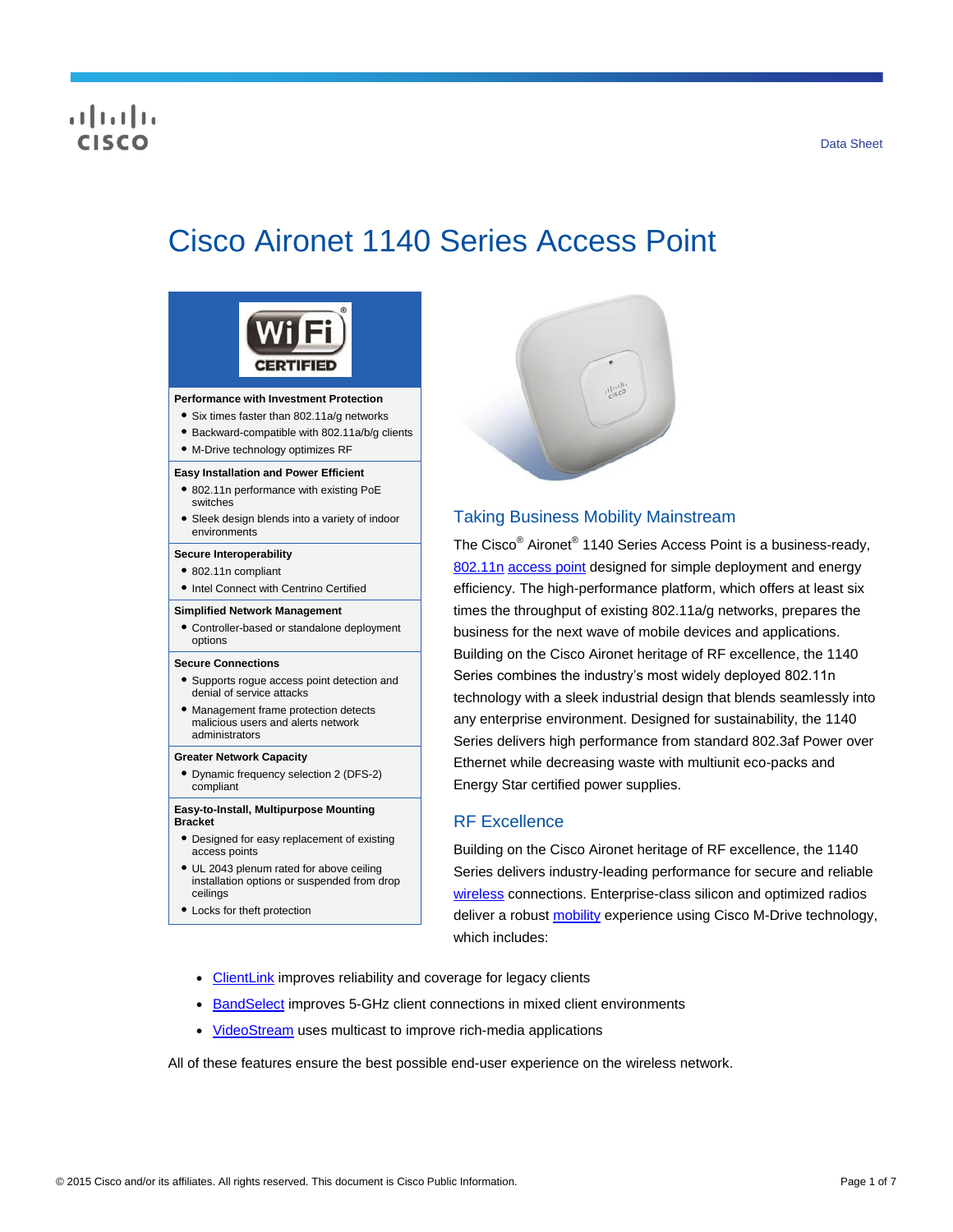The Cisco Aironet 1140 Series is a component of the Cisco Unified Wireless Network, which can scale up to 18,000 [access points](http://www.cisco.com/en/US/products/ps5678/Products_Sub_Category_Home.html) with full Layer 3 mobility across central or remote locations on the enterprise campus, in branch offices, and at remote sites. The Cisco Unified Wireless Network is the industry's most flexible, resilient, and scalable architecture, delivering secure access to mobility services and applications and offering the lowest total cost of ownership and investment protection by integrating seamlessly with the existing wired network.

## Product Specifications

Table 1 lists the product specifications for Cisco Aironet 1140 Series Access Points.

Table 1. Product Specifications for Cisco Aironet 1140 Series Access Points

| <b>Item</b>                 | <b>Specification</b>                                                                                                                                                                                                                                                                                                                                                                                                     |                       |                       |                       |                       |  |
|-----------------------------|--------------------------------------------------------------------------------------------------------------------------------------------------------------------------------------------------------------------------------------------------------------------------------------------------------------------------------------------------------------------------------------------------------------------------|-----------------------|-----------------------|-----------------------|-----------------------|--|
| <b>Part Numbers</b>         | <b>Cisco Aironet 1140 Series Access Point</b>                                                                                                                                                                                                                                                                                                                                                                            |                       |                       |                       |                       |  |
|                             | • AIR-LAP1142N-x-K9 - Dual-band Controller-based 802.11a/q/n                                                                                                                                                                                                                                                                                                                                                             |                       |                       |                       |                       |  |
|                             | • AIR-LAP1141N-x-K9 - Single-band Controller-based 802.11g/n                                                                                                                                                                                                                                                                                                                                                             |                       |                       |                       |                       |  |
|                             | • AIR-AP1142N-x-K9 - Dual-band Standalone 802.11a/q/n                                                                                                                                                                                                                                                                                                                                                                    |                       |                       |                       |                       |  |
|                             | • AIR-AP1141N-x-K9 - Single-band Standalone 802.11g/n                                                                                                                                                                                                                                                                                                                                                                    |                       |                       |                       |                       |  |
|                             | • AIR-LAP1142-xK9-PR - Eco-pack (dual-band 802.11a/g/n) 10 quantity Controller-based access points                                                                                                                                                                                                                                                                                                                       |                       |                       |                       |                       |  |
|                             | • AIR-AP1142-xK9-5PR - Eco-pack (dual-band 802.11a/g/n) 5 quantity Standalone access points                                                                                                                                                                                                                                                                                                                              |                       |                       |                       |                       |  |
|                             | Regulatory domains: (x = regulatory domain)                                                                                                                                                                                                                                                                                                                                                                              |                       |                       |                       |                       |  |
|                             | Customers are responsible for verifying approval for use in their individual countries. To verify approval and to<br>identify the regulatory domain that corresponds to a particular country, please visit<br>http://www.cisco.com/go/aironet/compliance.                                                                                                                                                                |                       |                       |                       |                       |  |
|                             | Not all regulatory domains have been approved. As they are approved, the part numbers will be available on the<br>Global Price List.                                                                                                                                                                                                                                                                                     |                       |                       |                       |                       |  |
| <b>Software</b>             | • Cisco Unified Wireless Network Software Release 5.2 or later<br>• Cisco IOS® Software Release 12.4(21a)JA                                                                                                                                                                                                                                                                                                              |                       |                       |                       |                       |  |
| 802.11n Capabilities        | • 2x3 multiple-input multiple-output (MIMO) with two spatial streams<br>• Maximal ratio combining (MRC)<br>• Legacy beamforming (hardware supports this capability; not yet enabled in software)<br>• 20- and 40-MHz channels<br>• PHY data rates up to 300 Mbps<br>• Packet aggregation: A-MPDU (Tx/Rx), A-MSDU (Tx/Rx)<br>• 802.11 dynamic frequency selection (DFS) (Bin 5)<br>• Cyclic shift diversity (CSD) support |                       |                       |                       |                       |  |
| <b>Data Rates Supported</b> | 802.11a: 6, 9, 12, 18, 24, 36, 48, and 54 Mbps                                                                                                                                                                                                                                                                                                                                                                           |                       |                       |                       |                       |  |
|                             | 802.11g: 1, 2, 5.5, 6, 9, 11, 12, 18, 24, 36, 48, and 54 Mbps                                                                                                                                                                                                                                                                                                                                                            |                       |                       |                       |                       |  |
|                             | 802.11n data rates (2.4 GHz and 5 GHz):                                                                                                                                                                                                                                                                                                                                                                                  |                       |                       |                       |                       |  |
|                             | $MCS$ Index <sup>1</sup>                                                                                                                                                                                                                                                                                                                                                                                                 | $GI^2 = 800ns$        |                       | $GI = 400ns$          |                       |  |
|                             |                                                                                                                                                                                                                                                                                                                                                                                                                          | 20-MHz Rate<br>(Mbps) | 40-MHz Rate<br>(Mbps) | 20-MHz Rate<br>(Mbps) | 40-MHz Rate<br>(Mbps) |  |
|                             | $\mathbf{0}$                                                                                                                                                                                                                                                                                                                                                                                                             | 6.5                   | 13.5                  | 7.2                   | 15                    |  |
|                             | 1                                                                                                                                                                                                                                                                                                                                                                                                                        | 13                    | 27                    | 14.4                  | 30                    |  |
|                             | 2                                                                                                                                                                                                                                                                                                                                                                                                                        | 19.5                  | 40.5                  | 21.7                  | 45                    |  |
|                             | 3                                                                                                                                                                                                                                                                                                                                                                                                                        | 26                    | 54                    | 28.9                  | 60                    |  |
|                             | $\overline{4}$                                                                                                                                                                                                                                                                                                                                                                                                           | 39                    | 81                    | 43.3                  | 90                    |  |
|                             | 5                                                                                                                                                                                                                                                                                                                                                                                                                        | 52                    | 108                   | 57.8                  | 120                   |  |

<sup>1</sup> MCS Index: The **M**odulation and **C**oding **S**cheme (MCS) index determines the number of spatial streams, the modulation, the coding rate, and data rate values.

 $\overline{a}$ 

<sup>2</sup> GI: A **G**uard **I**nterval **(GI)** between symbols helps receivers overcome the effects of multipath delays.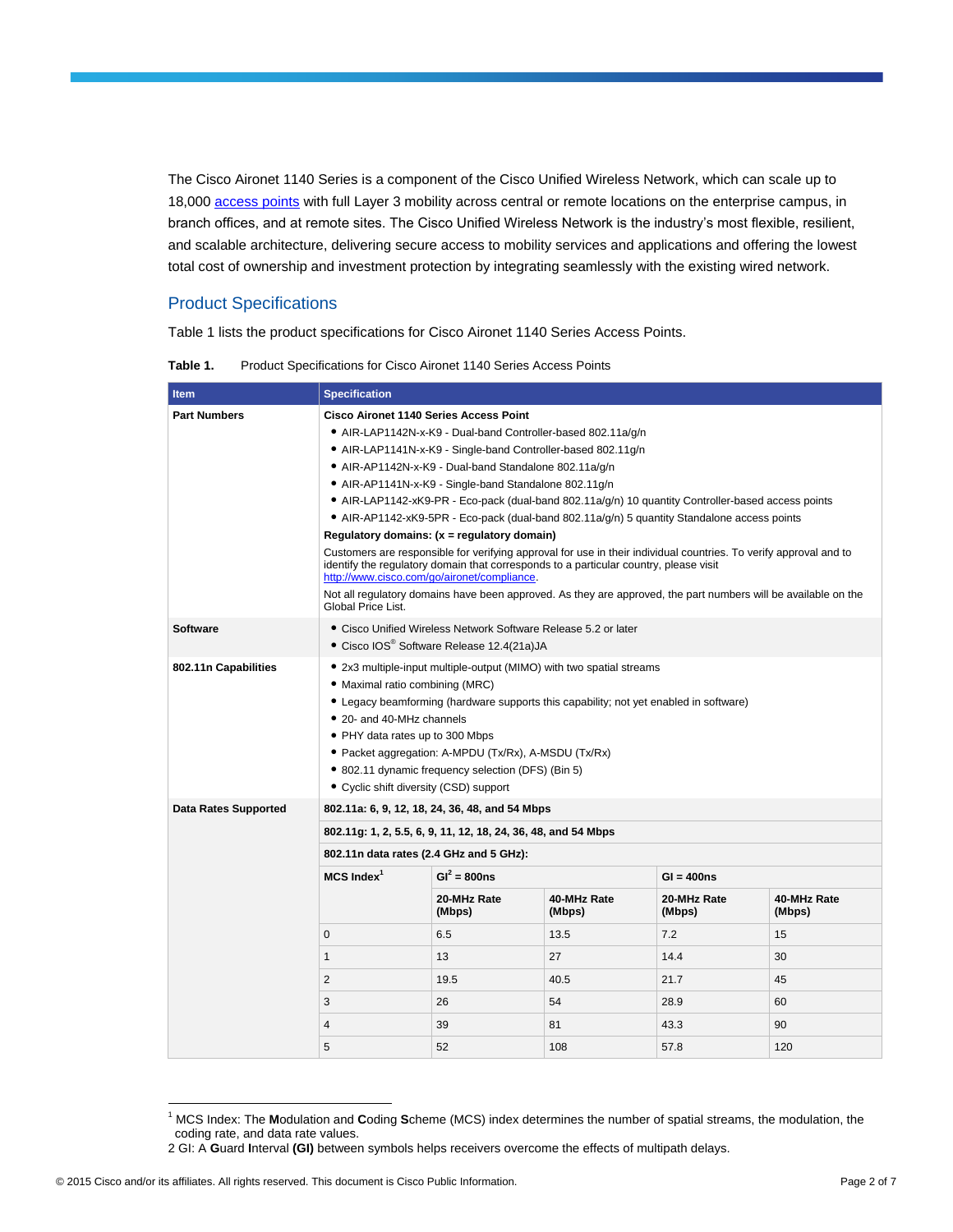| <b>Item</b>                                                                                                                 | <b>Specification</b>                                                                                                                                                                                                                                                                                                                                                                                                                                                                                                                                                                                                                                                                            |      |                                                                                                                                                                                                                                                                                                                                                                                                                                                                                                                                                                   |       |                                                                                                                                        |
|-----------------------------------------------------------------------------------------------------------------------------|-------------------------------------------------------------------------------------------------------------------------------------------------------------------------------------------------------------------------------------------------------------------------------------------------------------------------------------------------------------------------------------------------------------------------------------------------------------------------------------------------------------------------------------------------------------------------------------------------------------------------------------------------------------------------------------------------|------|-------------------------------------------------------------------------------------------------------------------------------------------------------------------------------------------------------------------------------------------------------------------------------------------------------------------------------------------------------------------------------------------------------------------------------------------------------------------------------------------------------------------------------------------------------------------|-------|----------------------------------------------------------------------------------------------------------------------------------------|
|                                                                                                                             | 6                                                                                                                                                                                                                                                                                                                                                                                                                                                                                                                                                                                                                                                                                               | 58.5 | 121.5                                                                                                                                                                                                                                                                                                                                                                                                                                                                                                                                                             | 65    | 135                                                                                                                                    |
|                                                                                                                             | 7                                                                                                                                                                                                                                                                                                                                                                                                                                                                                                                                                                                                                                                                                               | 65   | 135                                                                                                                                                                                                                                                                                                                                                                                                                                                                                                                                                               | 72.2  | 150                                                                                                                                    |
|                                                                                                                             | 8                                                                                                                                                                                                                                                                                                                                                                                                                                                                                                                                                                                                                                                                                               | 13   | 27                                                                                                                                                                                                                                                                                                                                                                                                                                                                                                                                                                | 14.4  | 30                                                                                                                                     |
|                                                                                                                             | 9                                                                                                                                                                                                                                                                                                                                                                                                                                                                                                                                                                                                                                                                                               | 26   | 54                                                                                                                                                                                                                                                                                                                                                                                                                                                                                                                                                                | 28.9  | 60                                                                                                                                     |
|                                                                                                                             | 10                                                                                                                                                                                                                                                                                                                                                                                                                                                                                                                                                                                                                                                                                              | 39   | 81                                                                                                                                                                                                                                                                                                                                                                                                                                                                                                                                                                | 43.3  | 90                                                                                                                                     |
|                                                                                                                             | 11                                                                                                                                                                                                                                                                                                                                                                                                                                                                                                                                                                                                                                                                                              | 52   | 108                                                                                                                                                                                                                                                                                                                                                                                                                                                                                                                                                               | 57.8  | 120                                                                                                                                    |
|                                                                                                                             | 12                                                                                                                                                                                                                                                                                                                                                                                                                                                                                                                                                                                                                                                                                              | 78   | 162                                                                                                                                                                                                                                                                                                                                                                                                                                                                                                                                                               | 86.7  | 180                                                                                                                                    |
|                                                                                                                             | 13                                                                                                                                                                                                                                                                                                                                                                                                                                                                                                                                                                                                                                                                                              | 104  | 216                                                                                                                                                                                                                                                                                                                                                                                                                                                                                                                                                               | 115.6 | 240                                                                                                                                    |
|                                                                                                                             |                                                                                                                                                                                                                                                                                                                                                                                                                                                                                                                                                                                                                                                                                                 |      |                                                                                                                                                                                                                                                                                                                                                                                                                                                                                                                                                                   |       |                                                                                                                                        |
|                                                                                                                             | 14                                                                                                                                                                                                                                                                                                                                                                                                                                                                                                                                                                                                                                                                                              | 117  | 243                                                                                                                                                                                                                                                                                                                                                                                                                                                                                                                                                               | 130   | 270                                                                                                                                    |
|                                                                                                                             | 15                                                                                                                                                                                                                                                                                                                                                                                                                                                                                                                                                                                                                                                                                              | 130  | 270                                                                                                                                                                                                                                                                                                                                                                                                                                                                                                                                                               | 144.4 | 300                                                                                                                                    |
| <b>Frequency Band and</b><br>20-MHz Operating<br><b>Channels</b>                                                            | A (A Regulatory Domain):<br>• 2.412 to 2.462 GHz; 11 channels<br>• 5.180 to 5.320 GHz; 8 channels<br>• 5.500 to 5.700 GHz, 8 channels<br>(excludes 5.600 to 5.640 GHz)<br>• 5.745 to 5.825 GHz; 5 channels<br>C (C Regulatory Domain):<br>• 2.412 to 2.472 GHz; 13 channels<br>• 5.745 to 5.825 GHz; 5 channels<br>E (E Reg Domain):<br>• 2.412 to 2.472 GHz; 13 channels<br>• 5.180 to 5.320 GHz; 8 channels<br>• 5.500 to 5.700 GHz, 8 channels<br>I (I Regulatory Domain):<br>• 2.412 to 2.472 GHz, 13 channels<br>• 5.180 to 5.320 GHz; 8 channels<br>K (K Regulatory Domain):<br>• 2.412 to 2.472 GHz; 13 channels<br>• 5.180 to 5.320 GHz; 8 channels<br>• 5.500 to 5.620 GHz, 7 channels |      | N (N Regulatory Domain):<br>• 2.412 to 2.462 GHz; 11 channels<br>• 5.180 to 5.320 GHz; 8 channels<br>• 5.745 to 5.825 GHz; 5 channels<br>P (P Regulatory Domain):<br>• 2.412 to 2.472 GHz; 13 channels<br>• 5.180 to 5.320 GHz; 8 channels<br>S (S Regulatory Domain):<br>• 2.412 to 2.472 GHz; 13 channels<br>• 5.180 to 5.320 GHz; 8 channels<br>• 5.745 to 5.825 GHz; 5 channels<br>T (T Regulatory Domain):<br>• 2.412 to 2.462 GHz; 11 channels<br>• 5.280 to 5.320 GHz; 3 channels<br>• 5.500 to 5.700 GHz, 11 channels<br>• 5.745 to 5.825 GHz; 5 channels |       |                                                                                                                                        |
| Note: This varies by regulatory domain. Refer to the product documentation for specific details for each regulatory domain. | • 5.745 to 5.805 GHz, 4 channels                                                                                                                                                                                                                                                                                                                                                                                                                                                                                                                                                                                                                                                                |      |                                                                                                                                                                                                                                                                                                                                                                                                                                                                                                                                                                   |       |                                                                                                                                        |
| <b>Maximum Number of</b><br><b>Non-Overlapping Channels</b>                                                                 | 2.4 GHz<br>5 GHz<br>• 802.11b/q:<br>• 802.11a.<br>$\degree$ 20 MHz: 3<br>$\degree$ 20 MHz: 21<br>• 802.11n:<br>• 802.11n:<br>$\degree$ 20 MHz: 3<br>$\degree$ 20 MHz: 21<br>$\circ$ 40 MHz: 9                                                                                                                                                                                                                                                                                                                                                                                                                                                                                                   |      |                                                                                                                                                                                                                                                                                                                                                                                                                                                                                                                                                                   |       |                                                                                                                                        |
| Note: This varies by regulatory domain. Refer to the product documentation for specific details for each regulatory domain. |                                                                                                                                                                                                                                                                                                                                                                                                                                                                                                                                                                                                                                                                                                 |      |                                                                                                                                                                                                                                                                                                                                                                                                                                                                                                                                                                   |       |                                                                                                                                        |
| <b>Receive Sensitivity</b>                                                                                                  | 802.11b<br>-91 dBm @ 1 Mb/s<br>-91 dBm @ 2 Mb/s<br>-91 dBm @ 5.5 Mb/s<br>-88 dBm @ 11 Mb/s                                                                                                                                                                                                                                                                                                                                                                                                                                                                                                                                                                                                      |      | 802.11g<br>-86 dBm @ 6 Mb/s<br>-86 dBm @ 9 Mb/s<br>-86 dBm @ 12 Mb/s<br>-86 dBm @ 18 Mb/s<br>-85 dBm @ 24 Mb/s<br>-83 dBm @ 36 Mb/s                                                                                                                                                                                                                                                                                                                                                                                                                               |       | 802.11a<br>$-90$ dBm $@6$ Mb/s<br>-90 dBm @ 9 Mb/s<br>-90 dBm @ 12 Mb/s<br>-90 dBm @ 18 Mb/s<br>-88 dBm @ 24 Mb/s<br>-85 dBm @ 36 Mb/s |
|                                                                                                                             |                                                                                                                                                                                                                                                                                                                                                                                                                                                                                                                                                                                                                                                                                                 |      | -78 dBm @ 48 Mb/s<br>-77 dBm @ 54 Mb/s                                                                                                                                                                                                                                                                                                                                                                                                                                                                                                                            |       | -80 dBm @ 48 Mb/s<br>-79 dBm @ 54 Mb/s                                                                                                 |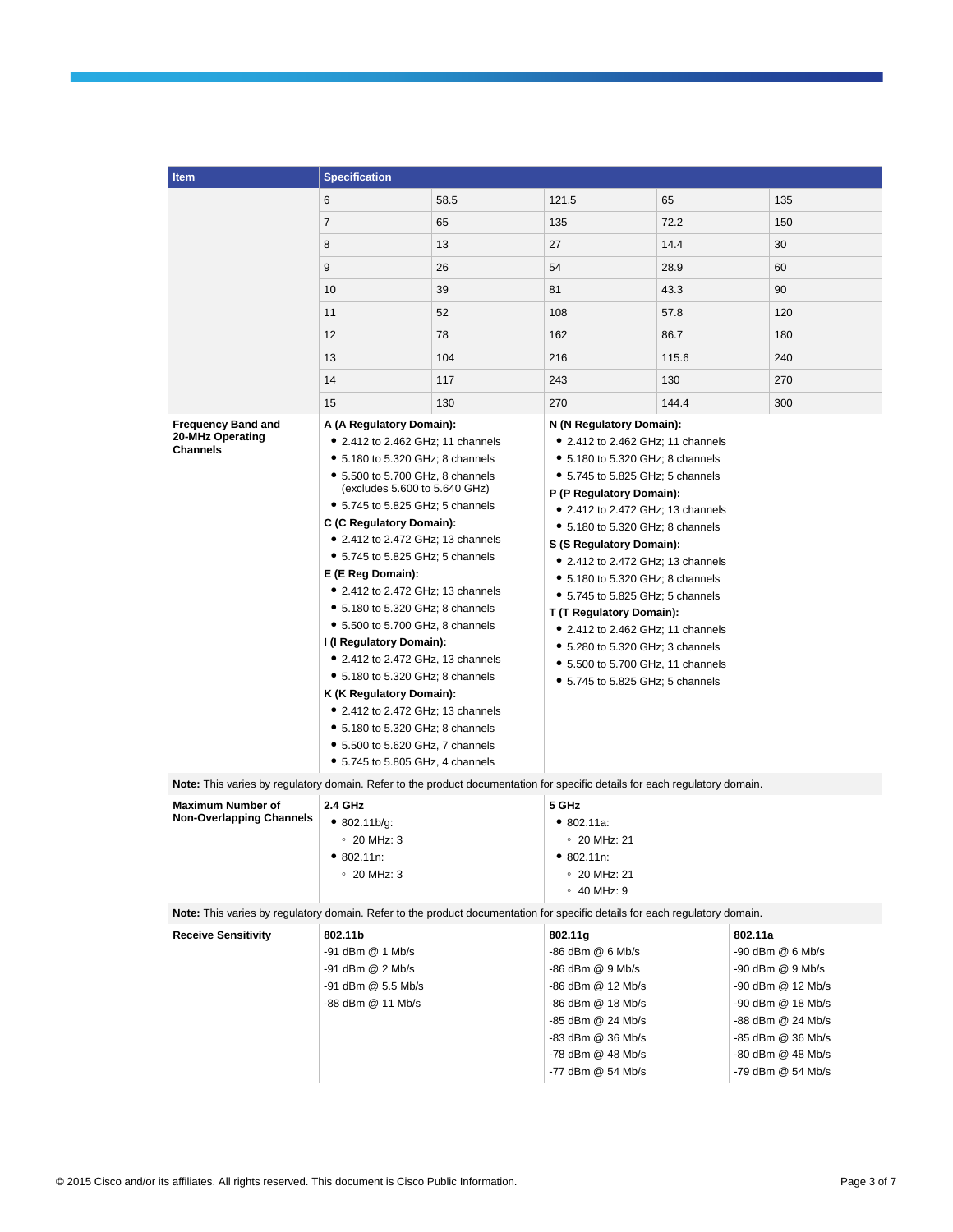| <b>Item</b>                                                                                                                                                       | <b>Specification</b>                                                                                                                         |                                                      |                 |  |
|-------------------------------------------------------------------------------------------------------------------------------------------------------------------|----------------------------------------------------------------------------------------------------------------------------------------------|------------------------------------------------------|-----------------|--|
|                                                                                                                                                                   | $2.4 - GHz$                                                                                                                                  | 5-GHz                                                | 5-GHz           |  |
|                                                                                                                                                                   | 802.11n (HT20)                                                                                                                               | 802.11n (HT20)                                       | 802.11n (HT40)  |  |
|                                                                                                                                                                   | -88 dBm @ MCS0                                                                                                                               | -91 dBm @ MCS0                                       | -78 dBm @ MCS0  |  |
|                                                                                                                                                                   | -87 dBm @ MCS1                                                                                                                               | -91 dBm @ MCS1                                       | -78 dBm @ MCS1  |  |
|                                                                                                                                                                   | -86 dBm @ MCS2                                                                                                                               | -90 dBm @ MCS2                                       | -78 dBm @ MCS2  |  |
|                                                                                                                                                                   | -83 dBm @ MCS3                                                                                                                               | -87 dBm @ MCS3                                       | -78 dBm @ MCS3  |  |
|                                                                                                                                                                   | -80 dBm @ MCS4                                                                                                                               | -84 dBm @ MCS4                                       | -78 dBm @ MCS4  |  |
|                                                                                                                                                                   | -76 dBm @ MCS5                                                                                                                               | -79 dBm @ MCS5                                       | -75 dBm @ MCS5  |  |
|                                                                                                                                                                   | -74 dBm @ MCS6                                                                                                                               | -77 dBm @ MCS6                                       | -73 dBm @ MCS6  |  |
|                                                                                                                                                                   | -73 dBm @ MCS7                                                                                                                               | -76 dBm @ MCS7                                       | -72 dBm @ MCS7  |  |
|                                                                                                                                                                   | -87 dBm @ MCS8                                                                                                                               | -90 dBm @ MCS8                                       | -76 dBm @ MCS8  |  |
|                                                                                                                                                                   | -85 dBm @ MCS9                                                                                                                               | -89 dBm @ MCS9                                       | -76 dBm @ MCS9  |  |
|                                                                                                                                                                   | -83 dBm @ MCS10                                                                                                                              | -86 dBm @ MCS10                                      | -76 dBm @ MCS10 |  |
|                                                                                                                                                                   | -80 dBm @ MCS11                                                                                                                              | -83 dBm @ MCS11                                      | -76 dBm @ MCS11 |  |
|                                                                                                                                                                   | -77 dBm @ MCS12                                                                                                                              | -80 dBm @ MCS12                                      | -76 dBm @ MCS12 |  |
|                                                                                                                                                                   | -73 dBm @ MCS13                                                                                                                              | -75 dBm @ MCS13                                      | -71 dBm @ MCS13 |  |
|                                                                                                                                                                   | -71 dBm @ MCS14                                                                                                                              | -74 dBm @ MCS14                                      | -69 dBm @ MCS14 |  |
|                                                                                                                                                                   | -70 dBm @ MCS15                                                                                                                              | -72 dBm @ MCS15                                      | -68 dBm @ MCS15 |  |
| <b>Maximum Transmit Power</b>                                                                                                                                     | 2.4GHz                                                                                                                                       | 5GHz                                                 |                 |  |
|                                                                                                                                                                   | • 802.11 <sub>b</sub>                                                                                                                        | •802.11a                                             |                 |  |
|                                                                                                                                                                   | ○ 20 dBm with 1 antenna                                                                                                                      | ○ 20 dBm with 2 antennas                             |                 |  |
|                                                                                                                                                                   | •802.11q                                                                                                                                     | • 802.11n non-HT duplicate (802.11a duplicate) mode  |                 |  |
|                                                                                                                                                                   | ○ 20 dBm with 2 antennas                                                                                                                     | ○ 20 dBm with 2 antennas                             |                 |  |
|                                                                                                                                                                   | • 802.11n (HT20)                                                                                                                             | $\bullet$ 802.11n (HT20)                             |                 |  |
|                                                                                                                                                                   | ○ 20 dBm with 2 antennas                                                                                                                     | ○ 20 dBm with 2 antennas<br>$\bullet$ 802.11n (HT40) |                 |  |
|                                                                                                                                                                   |                                                                                                                                              | ○ 20 dBm with 2 antennas                             |                 |  |
| specific details.                                                                                                                                                 | Note: The maximum power setting will vary by channel and according to individual country regulations. Refer to the product documentation for |                                                      |                 |  |
| <b>Available Transmit Power</b>                                                                                                                                   | 2.4GHz                                                                                                                                       | 5GHz                                                 |                 |  |
| Settings                                                                                                                                                          | 20 dBm (100 mW)                                                                                                                              | 20 dBm (100 mW)                                      |                 |  |
|                                                                                                                                                                   | 17 dBm (50 mW)                                                                                                                               | 17 dBm (50 mW)                                       |                 |  |
|                                                                                                                                                                   | 14 dBm (25 mW)                                                                                                                               | 14 dBm (25 mW)                                       |                 |  |
|                                                                                                                                                                   | 11 dBm (12.5 mW)                                                                                                                             | 11 dBm (12.5 mW)                                     |                 |  |
|                                                                                                                                                                   | 8 dBm (6.25 mW)                                                                                                                              | 8 dBm (6.25 mW)                                      |                 |  |
|                                                                                                                                                                   | 5 dBm (3.13 mW)                                                                                                                              | 5 dBm (3.13 mW)                                      |                 |  |
|                                                                                                                                                                   | 2 dBm (1.56 mW)                                                                                                                              | 2 dBm (1.56 mW)                                      |                 |  |
|                                                                                                                                                                   | -1 dBm (0.78 mW)                                                                                                                             | -1 dBm (0.78 mW)                                     |                 |  |
| Note: The maximum power setting will vary by channel and according to individual country regulations. Refer to the product documentation for<br>specific details. |                                                                                                                                              |                                                      |                 |  |
| <b>Integrated Antenna</b>                                                                                                                                         | • 2.4 GHz, Gain 4.0 dBi, horizontal beamwidth 360°<br>• 5 GHz, Gain 3 dBi, horizontal beamwidth 360°                                         |                                                      |                 |  |
| <b>Interfaces</b>                                                                                                                                                 | • 10/100/1000BASE-T autosensing (RJ-45)<br>• Management console port (RJ45)                                                                  |                                                      |                 |  |
| <b>Indicators</b>                                                                                                                                                 | • Status LED indicates boot loader status, association status, operating status, boot loader warnings, boot loader<br>errors                 |                                                      |                 |  |
| Dimensions (W x L x H)                                                                                                                                            | • Access point (without mounting bracket): $8.7 \times 8.7 \times 1.84$ in. (22.1 $\times$ 22.1 $\times$ 4.7 cm)                             |                                                      |                 |  |
| Weight                                                                                                                                                            | $\bullet$ 2.3 lbs (1.04 kg)                                                                                                                  |                                                      |                 |  |
| Environmental                                                                                                                                                     | • Nonoperating (storage) temperature: -22 to 185°F (-30 to 85°C)                                                                             |                                                      |                 |  |
|                                                                                                                                                                   | • Operating temperature: 32 to 104°F (0 to 40°C)<br>• Operating humidity: 10 to 90% percent (non-condensing)                                 |                                                      |                 |  |
| <b>System Memory</b>                                                                                                                                              | $\bullet$ 128 MB DRAM                                                                                                                        |                                                      |                 |  |
|                                                                                                                                                                   | ● 32 MB flash                                                                                                                                |                                                      |                 |  |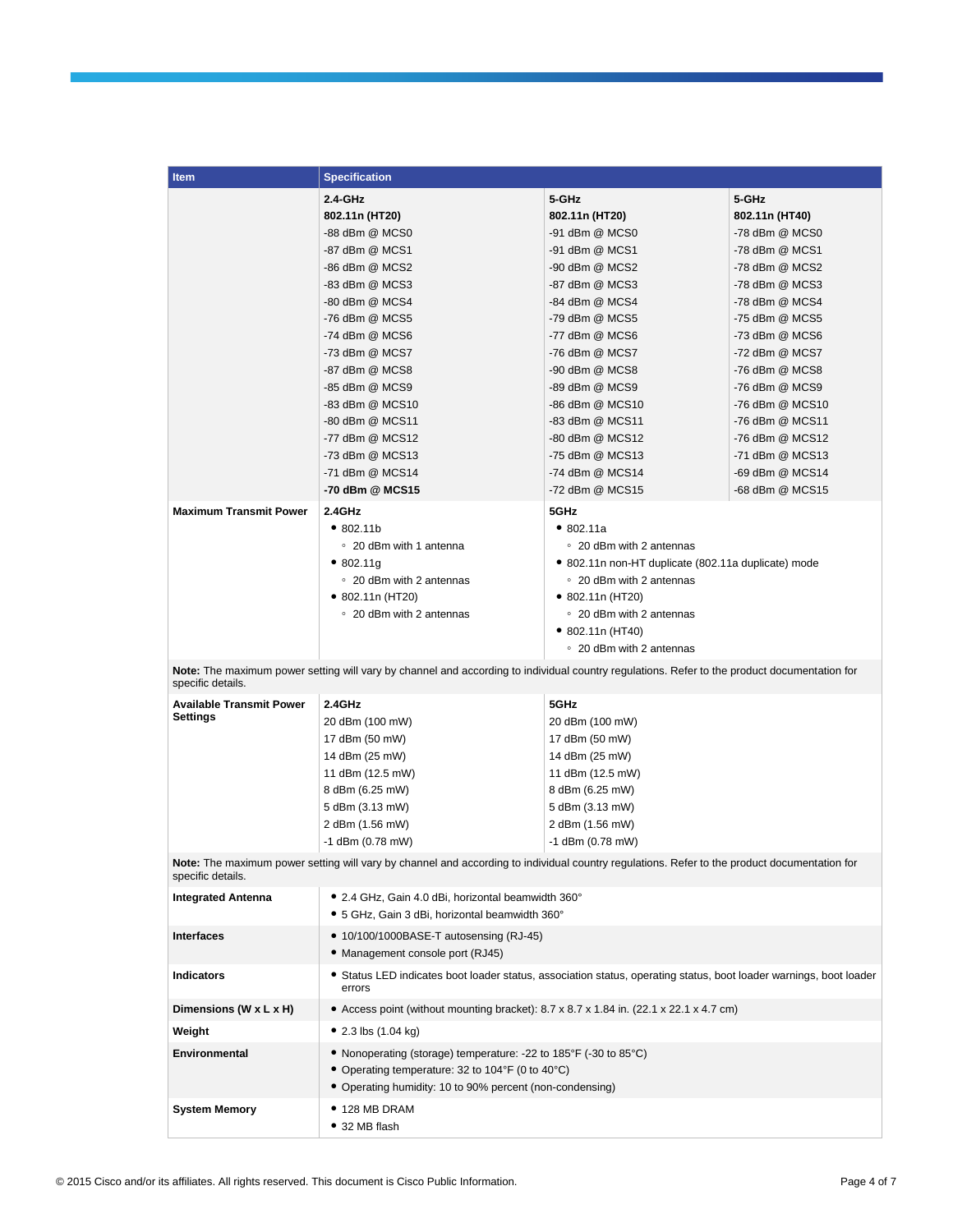| Item                                                         | <b>Specification</b>                                                                                           |
|--------------------------------------------------------------|----------------------------------------------------------------------------------------------------------------|
| <b>Input Power Requirements</b>                              | • AP1140: 44 to 57 VDC                                                                                         |
|                                                              | • Power Supply and Power Injector: 100 to 240 VAC; 50 to 60 Hz                                                 |
| <b>Powering Options</b>                                      | • 802.3af Ethernet Switch                                                                                      |
|                                                              | Cisco AP1140 Power Injectors (AIR-PWRINJ4=)                                                                    |
|                                                              | • Cisco AP1140 Local Power Supply (AIR-PWR-B=)                                                                 |
| <b>Power Draw</b>                                            | • AP1140: 12.95 W                                                                                              |
|                                                              | <b>Note:</b> When deployed using PoE, the power drawn from the power sourcing equipment will be higher by some |
|                                                              | amount dependent on the length of the interconnecting cable. This additional power may be as high as 2.45W,    |
|                                                              | bringing the total system power draw (access point + cabling) to 15.4W.                                        |
| Warranty                                                     | Product purchased prior to January 1, 2010: Standard 90 Day                                                    |
|                                                              | Product purchased on or after January 1, 2010: Limited Lifetime Warranty                                       |
| Compliance                                                   | Standards                                                                                                      |
|                                                              | • Safety:                                                                                                      |
|                                                              | ○ UL 60950-1                                                                                                   |
|                                                              | ○ CAN/CSA-C22.2 No. 60950-1                                                                                    |
|                                                              | $\circ$ UL 2043                                                                                                |
|                                                              | ○ IEC 60950-1                                                                                                  |
|                                                              | $\circ$ EN 60950-1                                                                                             |
|                                                              | • Radio approvals:                                                                                             |
|                                                              | © FCC Part 15.247, 15.407                                                                                      |
|                                                              | ∘ RSS-210 (Canada)                                                                                             |
|                                                              | ○ EN 300.328, EN 301.893 (Europe)                                                                              |
|                                                              | ∘ ARIB-STD 33 (Japan)                                                                                          |
|                                                              | ∘ ARIB-STD 66 (Japan)                                                                                          |
|                                                              | ∘ ARIB-STD T71 (Japan)                                                                                         |
|                                                              | ○ AS/NZS 4268.2003 (Australia and New Zealand)                                                                 |
|                                                              | ○ EMI and susceptibility (Class B)<br>© FCC Part 15.107 and 15.109                                             |
|                                                              | ○ ICES-003 (Canada)                                                                                            |
|                                                              | ∘ VCCI (Japan)                                                                                                 |
|                                                              | © EN 301.489-1 and -17 (Europe)                                                                                |
|                                                              | ○ EN 60601-1-2 EMC requirements for the Medical Directive 93/42/EEC                                            |
|                                                              | • IEEE Standard:                                                                                               |
|                                                              | © IEEE 802.11a/b/g, IEEE 802.11n, IEEE 802.11h, IEEE 802.11d                                                   |
|                                                              | • Security:                                                                                                    |
|                                                              | <sup>o</sup> 802.11i, Wi-Fi Protected Access 2 (WPA2), WPA                                                     |
|                                                              | $\degree$ 802.1X                                                                                               |
|                                                              | ○ Advanced Encryption Standards (AES), Temporal Key Integrity Protocol (TKIP)                                  |
|                                                              | • EAP Type(s):                                                                                                 |
|                                                              | <sup>o</sup> Extensible Authentication Protocol-Transport Layer Security (EAP-TLS)                             |
|                                                              | ○ EAP-Tunneled TLS (TTLS) or Microsoft Challenge Handshake Authentication Protocol Version 2<br>(MSCHAPv2)     |
|                                                              | ○ Protected EAP (PEAP) v0 or EAP-MSCHAPv2                                                                      |
|                                                              | ○ Extensible Authentication Protocol-Flexible Authentication via Secure Tunneling (EAP-FAST)                   |
|                                                              | ○ PEAPv1 or EAP-Generic Token Card (GTC)                                                                       |
|                                                              | ○ EAP-Subscriber Identity Module (SIM)                                                                         |
|                                                              | • Multimedia:                                                                                                  |
|                                                              | ∘ Wi-Fi Multimedia (WMM™)                                                                                      |
|                                                              | • Other:                                                                                                       |
|                                                              | ○ FCC Bulletin OET-65C                                                                                         |
|                                                              | ∘ RSS-102                                                                                                      |
| <b>Calculated Mean Time</b><br><b>Between Failure (MTBF)</b> | 390,000 hours                                                                                                  |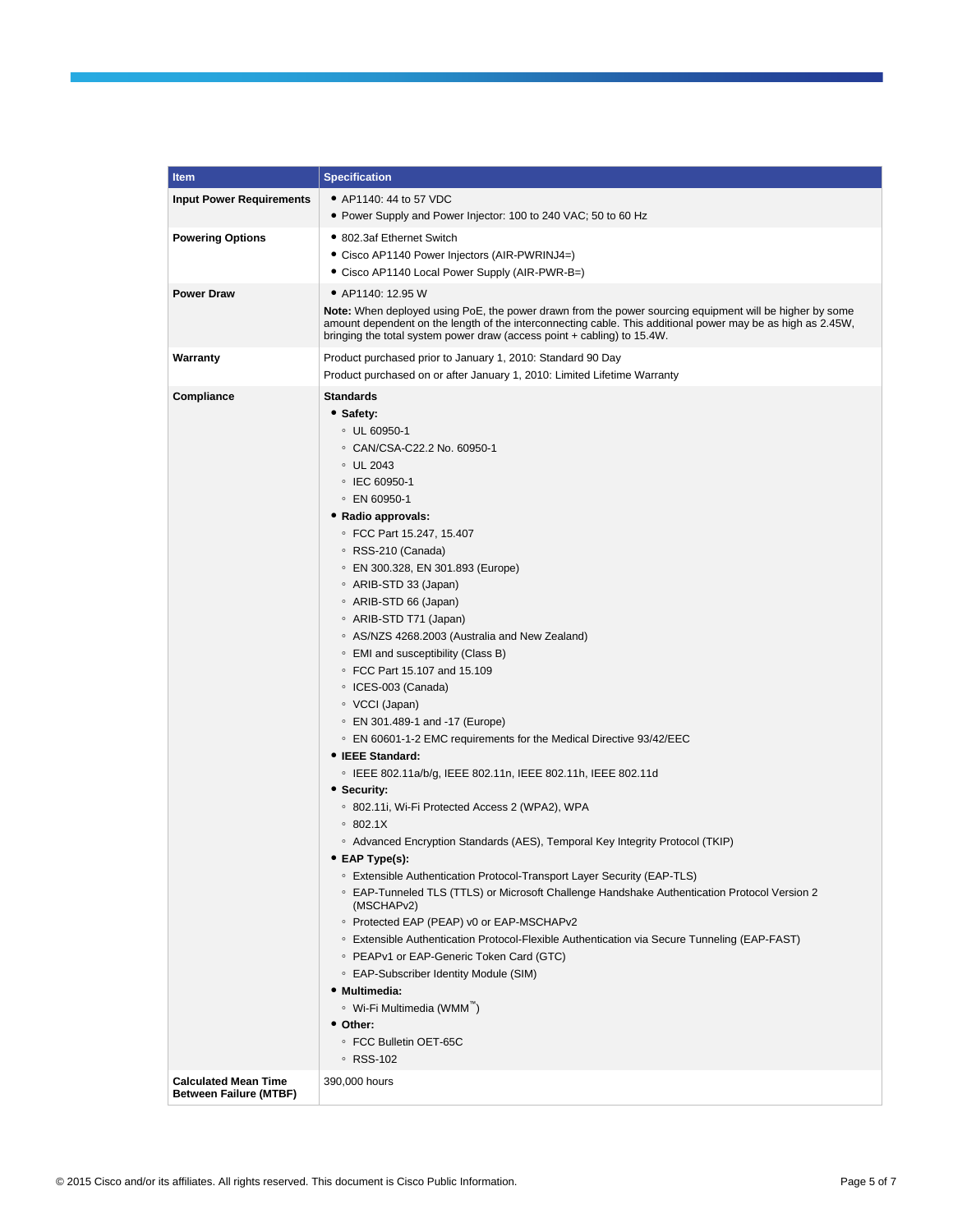## Service and Support

Cisco and Cisco Wireless LAN Specialized Partners offer a broad portfolio of end-to-end services based on proven methodologies for planning, designing, implementing, operating, and optimizing the performance of your wireless network. Cisco recommends the following services for the Cisco Aironet 1140 Series Access Points implementation:

#### **Cisco Wireless LAN 802.11n Readiness Assessment Service**

Prevent common challenges and reduce deployment costs by determining the readiness of your wired and wireless infrastructure.

#### **Cisco Wireless LAN 802.11n Migration Service**

Simplify the migration to high-performance, next generation 802.11n.

#### **Cisco Wireless LAN Optimization Service**

Evolve your 802.11n network to meet ever-changing network demands through planning and assessments, design, performance tuning, and ongoing support for system changes.

For more information about Cisco 802.11n planning and deployment services, visit [http://www.cisco.com/go/wirelesslanservices.](http://www.cisco.com/go/wirelesslanservices)

## Limited Lifetime Hardware Warranty

This Cisco Aironet 1140 Series Access Point comes with a Limited Lifetime Warranty that provides full warranty coverage of the hardware for as long as the original end user continues to own or use the product. The warranty includes 10-day advance hardware replacement and ensures that software media is defect-free for 90 days. For more details, visit[: http://www.cisco.com/go/warranty.](http://www.cisco.com/go/warranty) (NOTE: For Product purchased prior to January 1, 2010 the Warranty is: Standard 90 Day)

## Cisco Capital

## **Financing to Help You Achieve Your Objectives**

Cisco Capital can help you acquire the technology you need to achieve your objectives and stay competitive. We can help you reduce CapEx. Accelerate your growth. Optimize your investment dollars and ROI. Cisco Capital financing gives you flexibility in acquiring hardware, software, services, and complementary third-party equipment. And there's just one predictable payment. Cisco Capital is available in more than 100 countries. [Learn more.](http://www.cisco.com/web/ciscocapital/americas/us/index.html)

## For More Information

For more information about the Cisco Aironet 1140 Series, visit<http://www.cisco.com/go/wireless> or contact your local account representative.